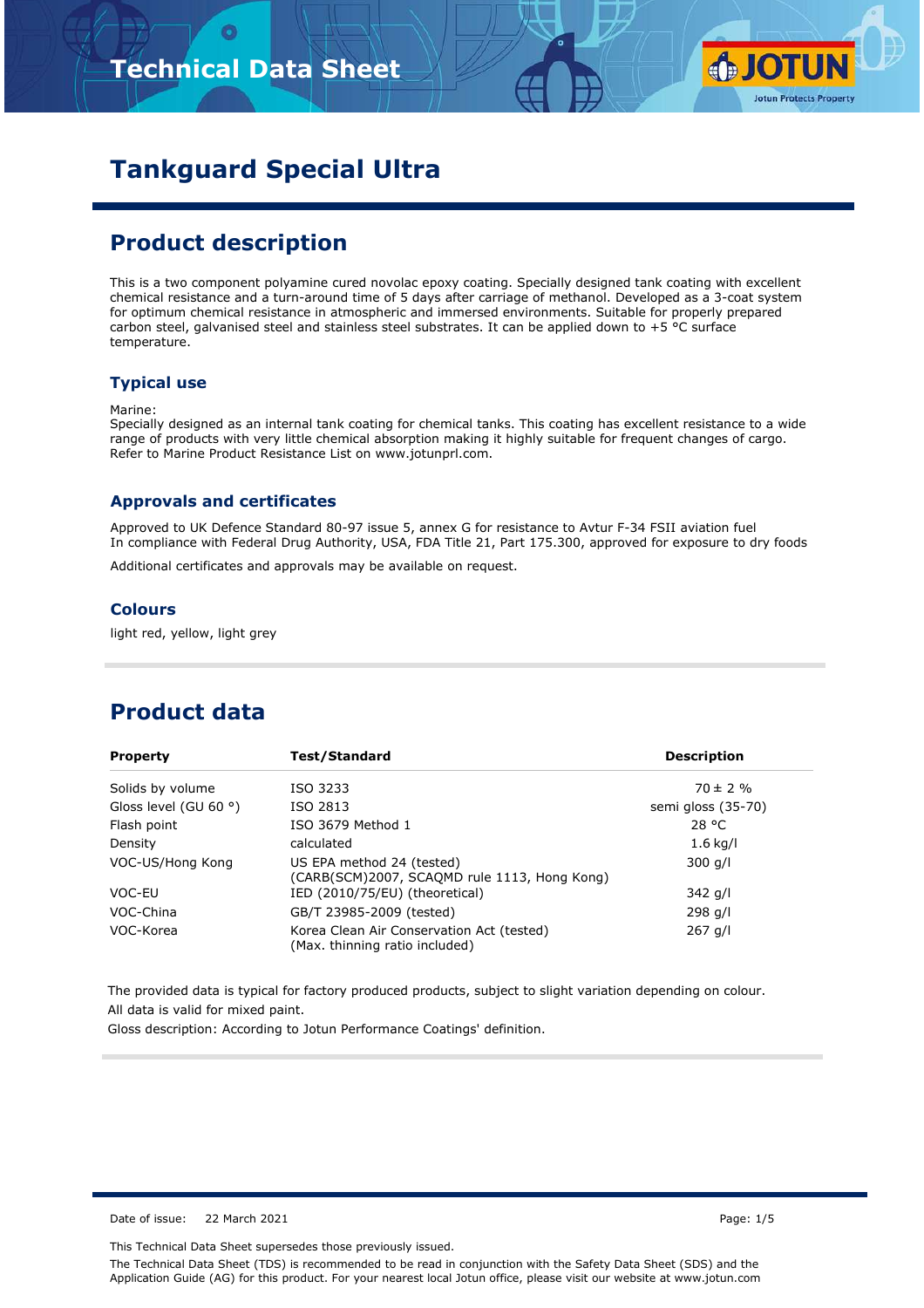

### **Film thickness per coat**

#### **Typical recommended specification range**

| Dry film thickness         |  | $80 - 150$ um |                               |
|----------------------------|--|---------------|-------------------------------|
| Wet film thickness         |  | 115 - 215 um  |                               |
| Theoretical spreading rate |  |               | $8.8 - 4.7$ m <sup>2</sup> /l |

Maximum recommended film thickness is often exceeded in overlap zones and in difficult-to-spray areas. This product can be applied up to 50 % higher than maximum specified film thickness without loss of technical properties.

## **Surface preparation**

To secure lasting adhesion to the subsequent product all surfaces shall be clean, dry and free from any contamination.

#### **Surface preparation summary table**

|                  | <b>Surface preparation</b>                                                                                                                                                     |                                                                                                                                                                      |  |  |  |
|------------------|--------------------------------------------------------------------------------------------------------------------------------------------------------------------------------|----------------------------------------------------------------------------------------------------------------------------------------------------------------------|--|--|--|
| Substrate        | Minimum                                                                                                                                                                        | Recommended                                                                                                                                                          |  |  |  |
| Carbon steel     | Sa 2½ (ISO 8501-1)                                                                                                                                                             | Sa 2½ (ISO 8501-1)                                                                                                                                                   |  |  |  |
| Stainless steel  | The surface shall be hand or machine<br>abraded with non-metallic abrasives<br>or bonded fibre machine or hand<br>abrasive pads to impart a scratch<br>pattern to the surface. | Abrasive blast cleaning to achieve a<br>surface profile using non-metallic<br>abrasive media which is suitable to<br>achieve a sharp and angular surface<br>profile. |  |  |  |
| Galvanised steel | The surface shall be clean, dry and<br>appear with a rough and dull profile.                                                                                                   | Sweep blast-cleaning using non-<br>metallic abrasive leaving a clean,<br>rough and even pattern.                                                                     |  |  |  |

# **Application**

#### **Application methods**

The product can be applied by

| Spray:  | Use airless spray.                                                                                                 |
|---------|--------------------------------------------------------------------------------------------------------------------|
| Brush:  | Recommended for stripe coating and small areas. Care must be taken to achieve the<br>specified dry film thickness. |
| Roller: | Roller application only to be used for scallops, ratholes, small pipes etc.                                        |

Date of issue: 22 March 2021 Page: 2/5

This Technical Data Sheet supersedes those previously issued.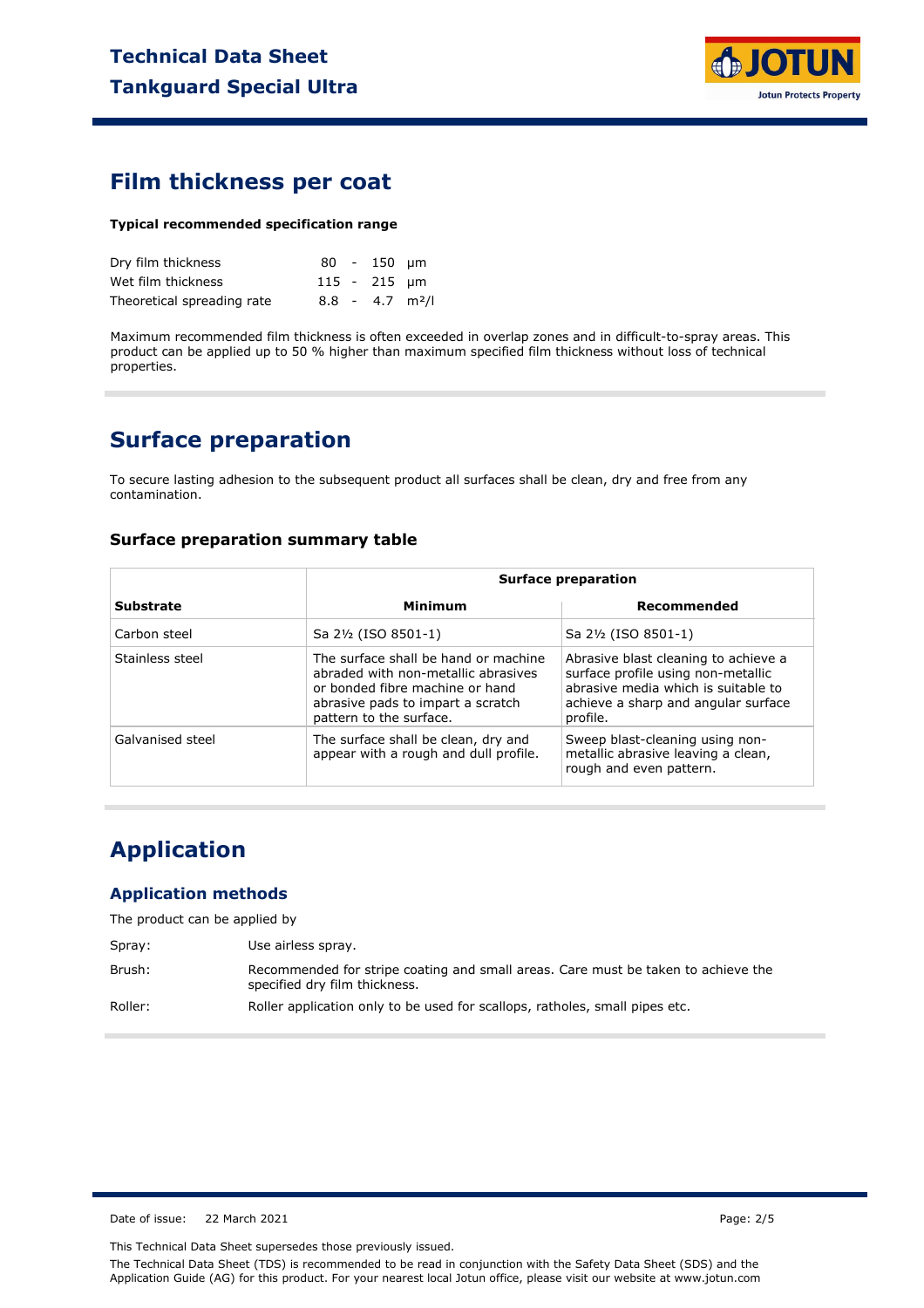### **Technical Data Sheet Tankguard Special Ultra**



#### **Product mixing ratio (by volume)**

| Tankguard Special Ultra Comp A | 4 part(s)    |
|--------------------------------|--------------|
| Tankguard Special Ultra Comp B | 1 part $(s)$ |

#### **Thinner/Cleaning solvent**

Thinner: Jotun Thinner No. 23

#### **Guiding data for airless spray**

| Nozzle tip (inch/1000):       | 17-23            |
|-------------------------------|------------------|
| Pressure at nozzle (minimum): | 150 bar/2100 psi |

### **Drying and Curing time**

| Substrate temperature     | 5 °C |      | 10 °C 15 °C 23 °C 30 °C 40 °C |      |      |     |
|---------------------------|------|------|-------------------------------|------|------|-----|
| Surface (touch) dry       | 24 h | 16 h | 6 h                           | 4 h  | 3 h  | 2 h |
| Walk-on-dry               | 36 h | 24 h | 10h                           | 7 h  | 4 h  | 3 h |
| Dry to over coat, minimum | 36 h | 24 h | 20 h                          | 16 h | 14 h | 10h |
| Dried/cured for immersion | 15 d | 7 d  | 5 d                           | 4 d  | 3 d  | 2 d |
| Dried/cured for service   | 30 d | 14 d | 10d                           | 7 d  | 4 d  | 3 d |

For maximum overcoating intervals, refer to the Application Guide (AG) for this product.

Drying and curing times are determined under controlled temperatures and relative humidity below 85 %, and at average of the DFT range for the product.

Hot cure is optional but is needed to carry certain aggressive cargoes. Please see Jotun Marine Tank Coating Notes section III for details.

Surface (touch) dry: The state of drying when slight pressure with a finger does not leave an imprint or reveal tackiness.

Walk-on-dry: Minimum time before the coating can tolerate normal foot traffic without permanent marks, imprints or other physical damage.

Dry to over coat, minimum: The recommended shortest time before the next coat can be applied.

Dried/cured for immersion: Minimum time before the coating can be permanently immersed in sea water.

Dried/cured for service: Minimum time before the coating can be permanently exposed to the intended environment/medium.

Date of issue: 22 March 2021 **Page: 3/5** 

This Technical Data Sheet supersedes those previously issued.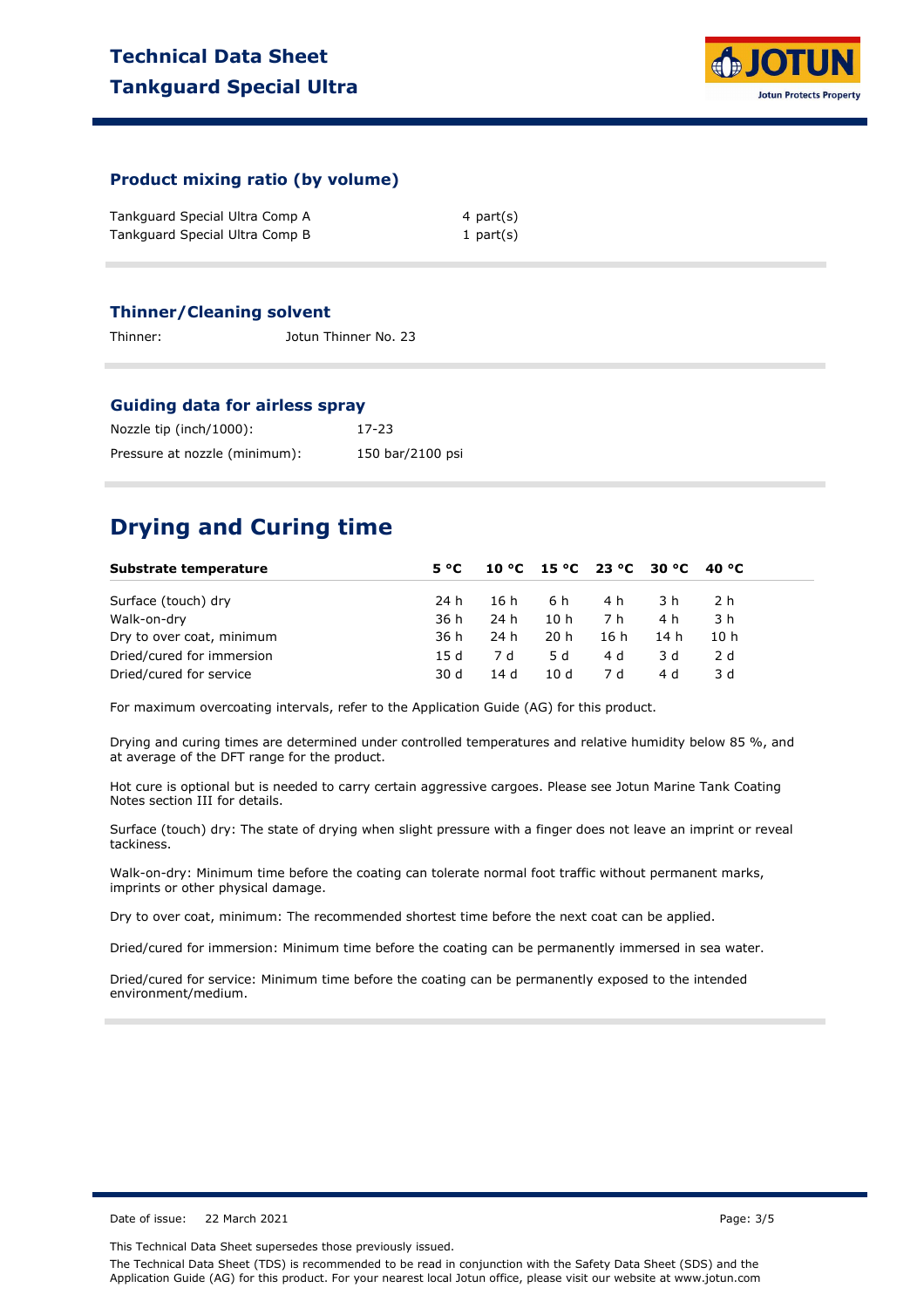

### **Induction time and Pot life**

| <b>Paint temperature</b>   |  | $5^{\circ}$ C 10 °C 15 °C 23 °C 30 °C                  |  |
|----------------------------|--|--------------------------------------------------------|--|
| Induction time<br>Pot life |  | 30 min 25 min 20 min 15 min 10 min<br>4h 3h 3h 2h 1.5h |  |

### **Heat resistance**

|                     | <b>Temperature</b> |        |  |
|---------------------|--------------------|--------|--|
|                     | Continuous         | Peak   |  |
| Dry, atmospheric    | 140 °C             | 150 °C |  |
| Immersed, sea water | 80 °C              | 90 °C  |  |
| Immersed, crude oil | 120 °C             | 130 °C |  |

Further resistance information can be found in Marine Product Resistance List available on Jotun's website, or contact your local Jotun office.

Peak temperature duration max. 1 hour.

The temperatures listed relate to retention of protective properties. Aesthetic properties may suffer at these temperatures.

Note that the coating will be resistant to various immersion temperatures depending on the specific chemical and whether immersion is constant or intermittent. Heat resistance is influenced by the total coating system. If used as part of a system, ensure all coatings in the system have similar heat resistance.

### **Product compatibility**

Depending on the actual exposure of the coating system, various primers and topcoats can be used in combination with this product. Some examples are shown below. Contact Jotun for specific system recommendation.

Previous coat: Subsequent coat: itself only itself only

# **Packaging (typical)**

|                                | Volume   | <b>Size of containers</b> |
|--------------------------------|----------|---------------------------|
|                                | (litres) | (litres)                  |
| Tankguard Special Ultra Comp A | 16       | 20                        |
| Tankguard Special Ultra Comp B | 4        | 5                         |

The volume stated is for factory made colours. Note that local variants in pack size and filled volumes can vary due to local regulations.

### **Storage**

Date of issue: 22 March 2021 Page: 4/5

This Technical Data Sheet supersedes those previously issued.